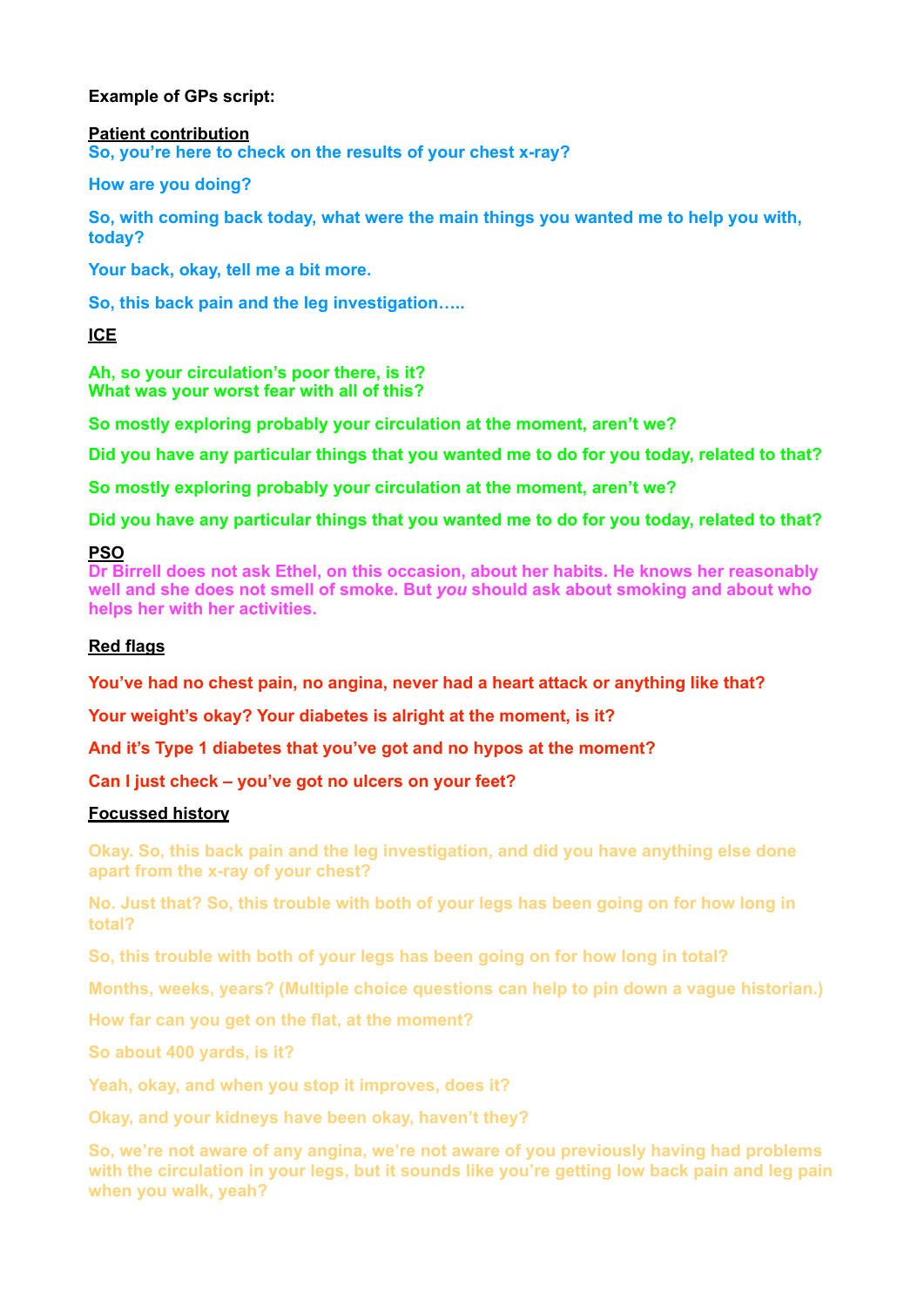## **So that makes the pain worse in your back?**

## **You're sleeping okay?**

### **Your blood sugars are doing okay?**

### **Focussed examination**

**Shall we just see if we've got anything from that investigation. Alright, so you were seen by the vascular nurse because of your circulation, and she does feel that you've got a problem with your circulation in your legs..** 

**Your blood pressure at the time was a little bit above where it would ideally have been, but the circulation in your legs is not perfect and there seems to be a bit of a narrowing there.**

### **Identify problem and explain diagnosis**

**We need to think about your future risk of blood vessel problems, generally, if that's okay with you.** 

**So, you've got a problem called peripheral vascular disease.** 

**And the bottom line of it is linked with furring of arteries, those furring of arteries are dangerous for you because it increases your risk of strokes and heart attacks.** 

**But it also can be linked with other problems too, and it's clearly causing you - it's restricting how far you can walk before you have to stop and rest.**

#### **Check understanding**

**So, what do you already know about this blood vessel problem?** 

**That's a bit of information for you. Do you want any more information today?** 

**Haha, is it worthwhile me giving you the name of this problem, so that you can read a bit more about it yourself?** 

**It's called peripheral vascular disease. What are things that you're going to be watching out for in the future, then?** 

**Alright, and you know how to look out for strokes and heart attacks.** 

**Does that make sense?** 

**Anything that you want clearing up?**

#### **Develops management plan / shares management plan**

**You shouldn't be using support stockings without specialist support, so sometimes we recommend for people that have got problems with their veins support stockings, but if we give you support stockings that are too tight, they'll stop the arteries from working.** 

**So, in the first instance I recommend that we make sure that you're - that you're on a blood thinner like aspirin.** 

**I know you're on aspirin at the moment, but it might be worth swapping you over to a tablet called clopidogrel, which works very much like aspirin, but it might be slightly better at protecting you from strokes and heart attacks.** 

**So, we'll probably put you on that, if that's okay?** 

**You've not tried that before?** 

**That's one thing. And the other thing is about your statin – you're on a statin called simvastatin at the moment.** 

**And we might think about putting you on a slightly more potent statin, a slightly more strong statin that doesn't interact with the rest of your medication, called atorvastatin.**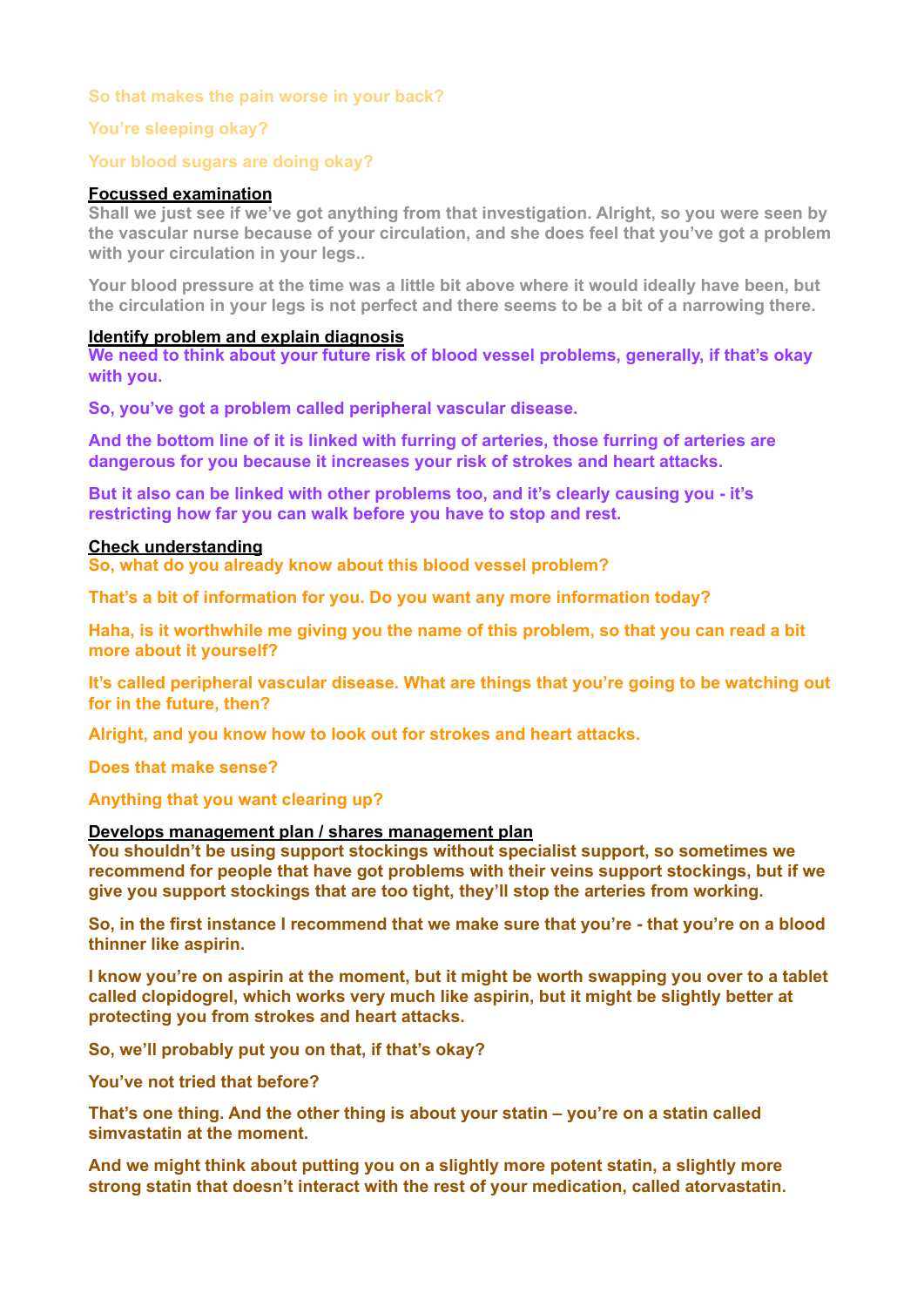**Which might be slightly better for you, to protect you against strokes and heart attacks, and help you avoid too much furring of your arteries.** 

**But to be perfectly honest with you, neither of these is actually going to change your symptoms at the moment, and the only things that might potentially change your symptoms is a tablet that might open up your blood vessels a little bit. But that tablet doesn't have any influence on your risk of heart attacks and strokes, so you might not want to prioritise that in the first instance.** 

**So, exercise is good for you, keep on doing it – stop, start, stop, start – that's really worthwhile.** 

**So, the important decisions that you - we've got to take, in the next couple of weeks, really, or in the next month or so, is do we change your medication in terms of trying to protect you from heart attacks and strokes.** 

**So, let's do that easy change, which is swapping aspirin to clopidogrel.** 

**Take them after food once a day. They do slightly increase the risk of you bleeding from your stomach, so if you're getting persistent upper tummy pain or black, tarry poo, then I need to know about that sort of thing.**

### **Safety net and follow up**

**It's really worthwhile knowing how to watch out for heart attacks and strokes. So, if you did have a heart attack or a stroke, if you've got crushing pain in your chest, particularly with nausea, particularly with cold sweats; 999 if you're in any doubt, just in case it's a heart attack. Or if you had a stroke – couldn't move the side of your face, can't speak, can't move your arm or your leg; 999 just in case that would be a stroke. That's worthwhile knowing about in the long-term future.** 

**In terms of blood vessel problems to your legs, the chances of you losing a leg are remote in the extreme, but it's worthwhile knowing if you're finding that your foot is really painful and cold – we've got to see you straight away.** 

**Just to make sure the circulation hasn't blocked further, alright?** 

**And if you're getting ulcers in your feet or if a toe's going a funny colour, we need to see you urgently about those sorts of things too.** 

**They're unlikely to happen, to be fair. Alright?** 

**And they can sometimes be problems with kidneys that are related to this, and it's worthwhile just doing a blood test on a regular basis, just to keep an eye on your kidneys.** 

**If they're very painful and cold and pale, let's see you straight away. If you're getting ulcers on your feet we need to see those urgently as well.** 

**And if you're having an operation you need to let the surgeon know that you're on something, okay. They'll know anyway, don't fret about this, haha.** 

**And what shall we do about the statin? I'm always a bit reluctant to change two things at the same time, but what you might want to do is to give me a call in a couple of weeks' time and say, look, I've been happy with this change, let's go ahead with the next change.** 

**This is a long-term treatment to prevent strokes, and we're going to review the statin when we speak on the phone in a couple of weeks' time.** 

**If you're finding that this problem's getting progressive, and it's stopping you from even walking to the end of the street and you want to consider medication to open up your blood vessels, we can do that, so just give me a telephone call.**